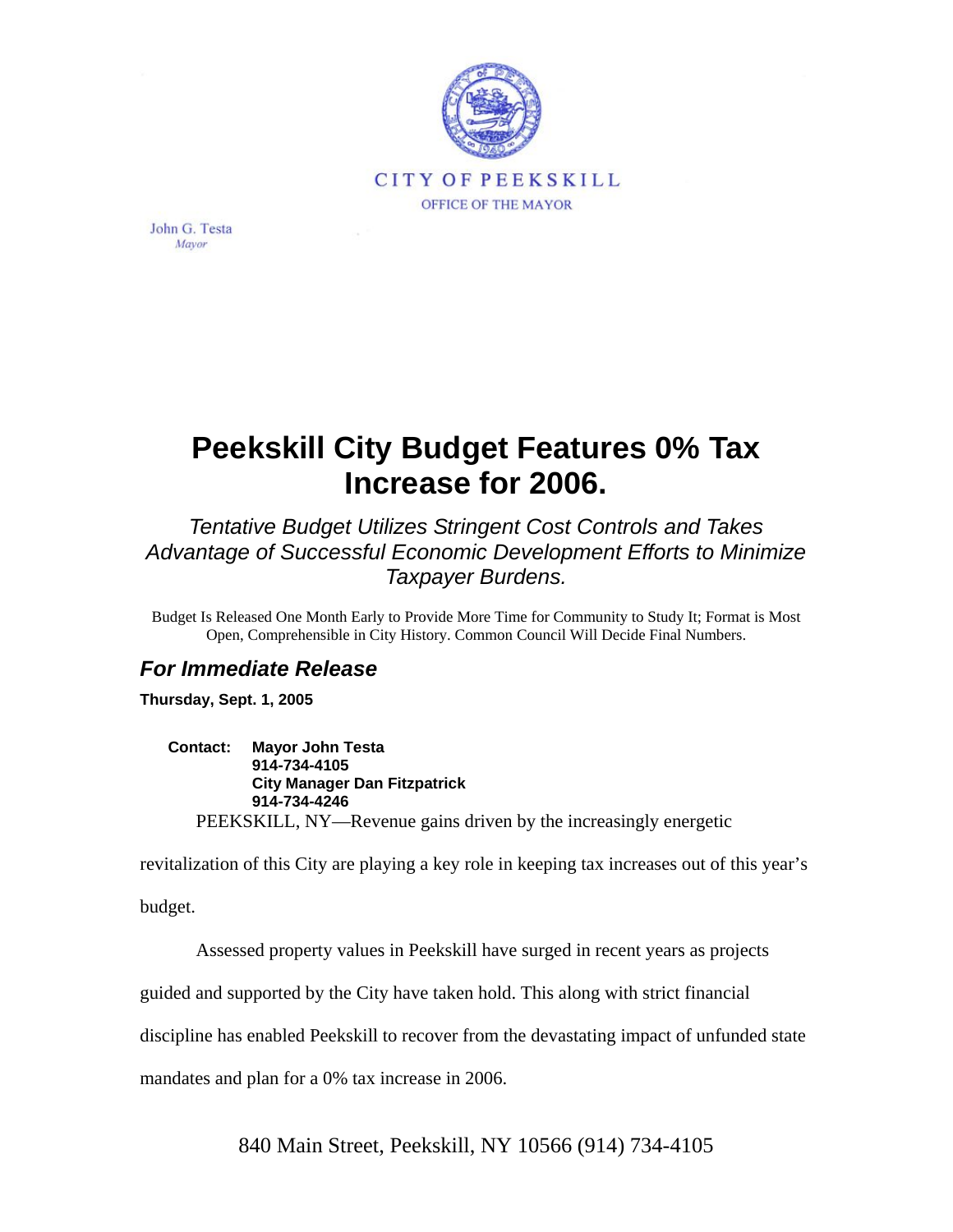"We asked the community to stick with us through the tough times, and now we are coming out on the other side," says Peekskill Mayor John Testa. "We're now reaping the benefits of the many projects underway in our city—some of which drew loud objections, and to our City Staff's willingness to work at maximum efficiency and productivity levels."

In the space of a little more than a year between mid 2002 and early 2004, New York State increased the total retirement contribution demanded from the City from \$165,000 to more than \$2 million. The City has now dealt with that blow and is now moving forward, Testa says.



"We're thanking the community for their trust and their confidence through the tough times, and now we want to give back to it through this budget," Testa says. "As more and more of the projects we're working on come to fruition, city revenues will keep on increasing without adding burdens to our taxpayers."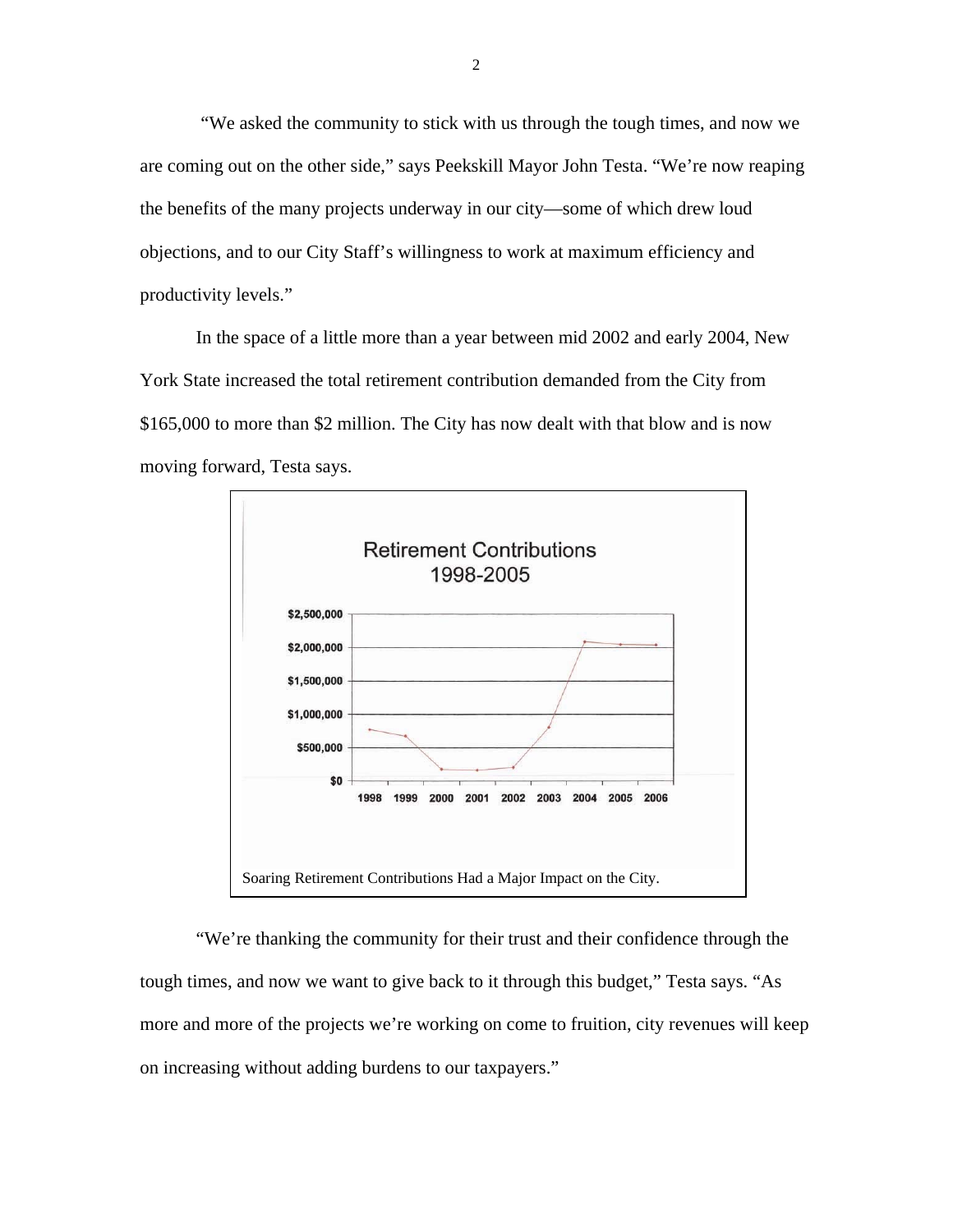In the tentative budget, the City of Peekskill anticipates it will receive \$13.03 million in property tax revenue. This amount is only 26% of the total amount of property taxes that our residents pay. The remaining balance is accounted for by two School districts and Westchester County taxes. The current levy for the Peekskill School district is \$17.5 million; Hendrick Hudson, \$1.9 million and Westchester County, \$7.8 million.



- City Rate - School Rate - County Rate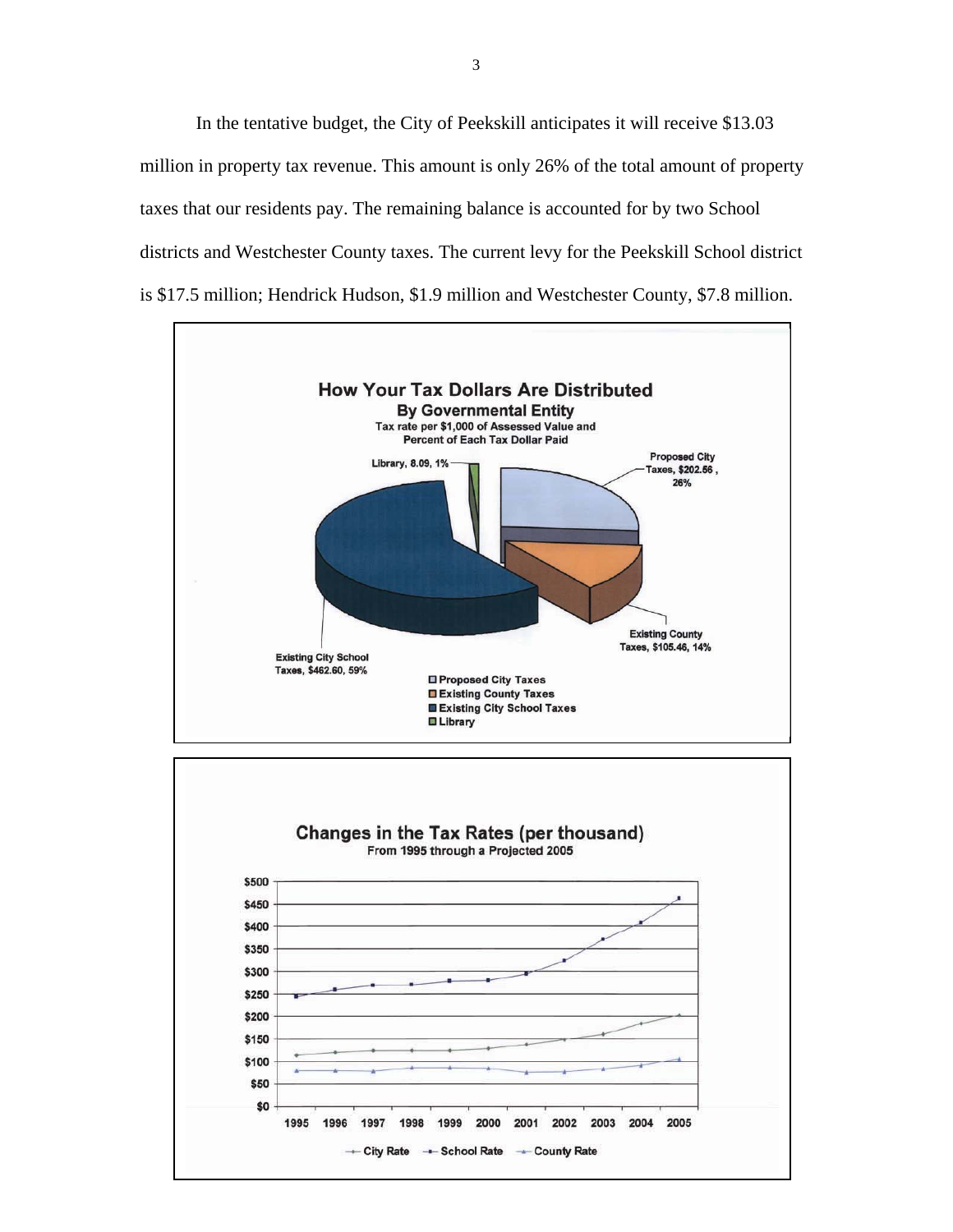This budget is presented to the Common Council by City Manager Dan Fitzpatrick. As the tentative budget, it is more a suggestion than something set in stone, Fitzpatrick says. "I see this as a taking off point," Fitzpatrick says.

There are three distinct categories in the budget: the General Fund, the Water Fund and the Sewer Fund. The Water and Sewer Funds are self-supporting, so the General Fund, which comes to \$30.884 million, gets most of the attention.

Revenues for the general fund come from a number of different sources, including non-property and other taxes, departmental income, fees and charges, use of money, property and transfers, state and county aid, and federal aid. These categories generate revenues totaling \$17.86 million. Property taxes themselves account for \$13.03 million.

Though taxes will not increase, expenditures will. The tentative budget projects a boost in \$1.321 million in revenues for 2006 over the adopted 2005 budget. An increase in non property tax revenues will account for most of this rise.

Expenditures in the budget will rise by \$1.452 million, a total that is due primarily to union salary negotiations, employee health insurance increases, and increases in the cost of doing business, according to the tentative budget message. "The offset between revenues and expenditures results in an appropriated fund balance of \$266,400," the City Manager's message says.

Costs are being kept to an absolute minimum in the current budget, the City Manager says. "This tentative budget is a bare bones document," the Message says. "There is no increase in full time employees," he says. Although departments requested 230.638 full time employees, the budget keeps staffing at just 222.376 employees.

4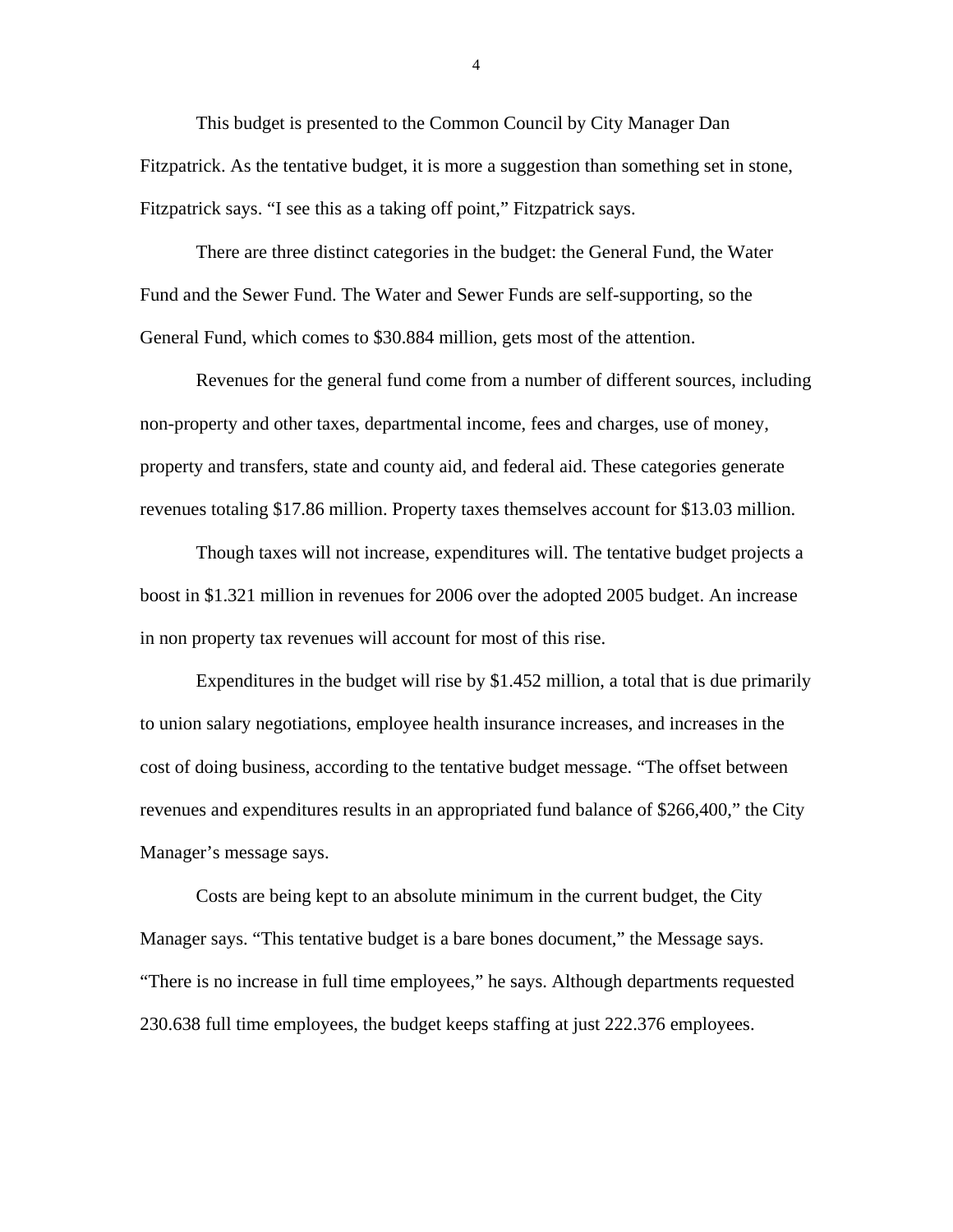Two personnel changes are planned. A part time housing inspector will be hired to meet the demands of a new ordinance that requires houses get a new certificate of occupancy whenever they are sold. And, when the current full-time assessor retires in October, a part time clerk will become a full-time employee and the City will hire a consultant on an as-needed basis.

Reflecting the fact that the City is a service business, a full 73% of revenues go towards personnel salaries and benefits. About 8% of the budget goes towards debt services. By themselves, the police and fire departments account for 42% of the budget, with police taking up 68% of that total.

Projects in the budget are that the most significant changes in expenditures will come from labor negotiations and increases to employee benefit costs. Changes in revenues will most likely come from the New York State-managed mortgage tax, at \$700,000, increased per capita state aid of \$138,000, and tipping fees of \$300,000 growing out of the recent agreement with Karta.

Fitzpatrick is especially proud of the budget's clarity and comprehensiveness. Items mentioned in his message are linked to specific pages in the full budget document. The budget also contains a new "Issues and Options" segment that takes a close look at how the 2006 document varies from its 2005 predecessor and provides detail on the additions and subtractions.

To also increase the public's chance to evaluate and understand the document, the budget has been released one month early. "As part of our commitment to open and accessible government, we have made this budget as clear and comprehensible as possible. We are also giving people more time to review it than ever before," Testa says.

5